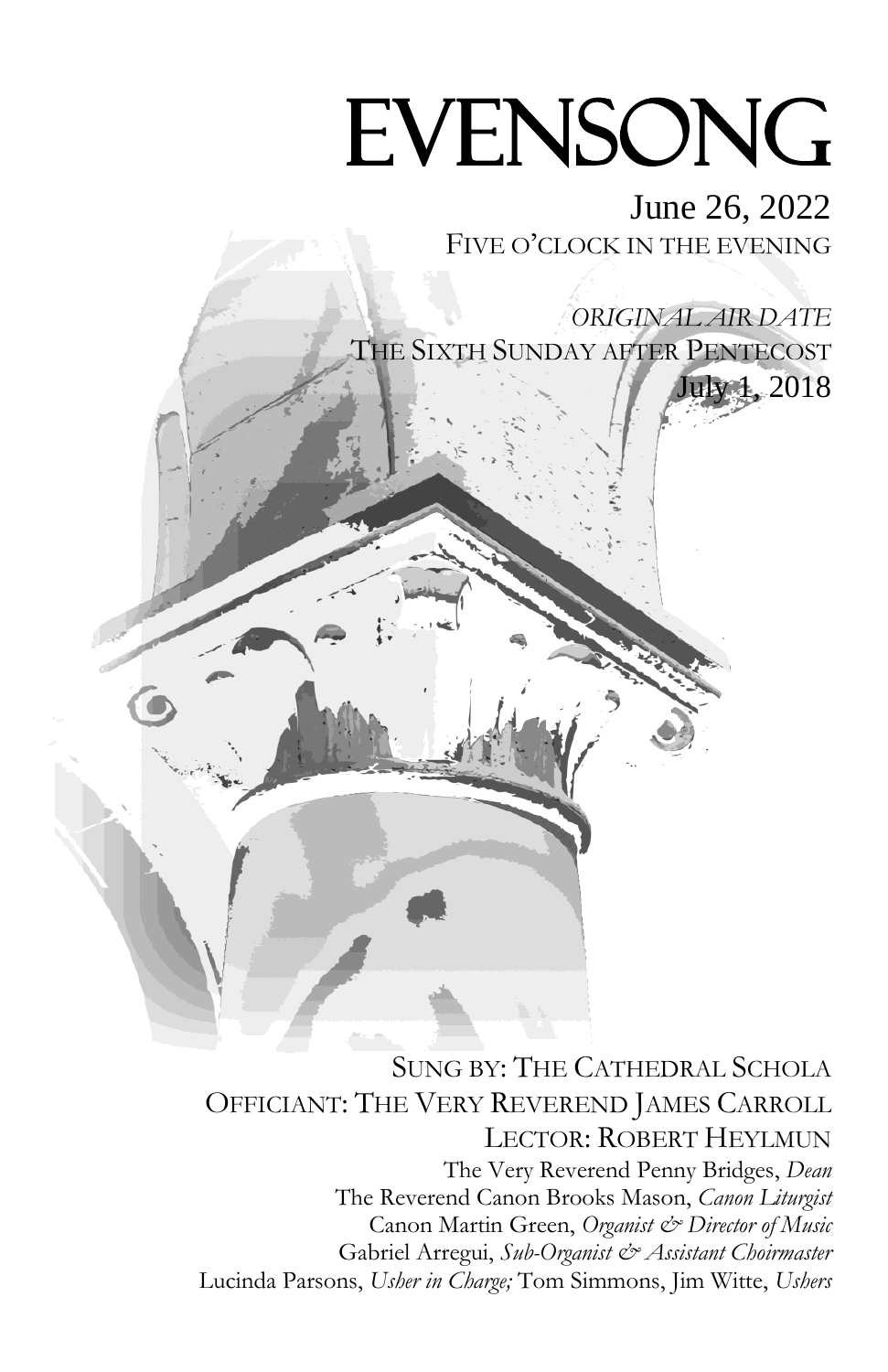#### A Gentle Reminder about Mask Etiquette

For now we are asking everyone to continue wearing masks indoors. Masks remain strongly recommended by the San Diego County Health Department, and singing is discouraged when masking is not in place. We ask that you continue to wear your masks while indoors as we sing together in worship. Masks are available at the entrances to the church, the Great Hall, and the offices. The mask must cover both your nose and your mouth. Thank you for helping to keep our community safe!

*This message brought to you by your Cathedral Regathering Task Force*

*As a courtesy to others, please silence electronic devices. For the link to the webpage with the announcements and bulletins, click here:*  <https://stpaulcathedral.org/service-bulletin/>

*This service is being streamed live and if you don't wish to be seen on camera, please ask an usher for appropriate seating. Services are regularly streamed and recorded and you can find them:* <https://stpaulcathedral.org/watch/> *or on Facebook Live now.*

ORGAN VOLUNTARY **Offertoire**  *Théodore Dubois* (1837-1924)

THE WELCOME

INTROIT *When the Lord turned again* Adrian Batten (1591-1637)

When the Lord turned again the captivity of Sion; then were we like unto them that dream. Then was our mouth filled with laughter and our tongue with joy. Then said they among the heathen: the Lord hath done great things for them. Yea, the Lord hath done great things for us already, whereof we rejoice. Glory be to the Father, and to the Son, and to the Holy Ghost; as it was in the beginning, is now and ever shall be, world without end. Amen. *Psalm 126:1-3*

*¶ The tolling of the bell.*

OPENING SENTENCE

*Officiant* Grace be unto you, and peace, from God our Father, and from the Lord Jesus Christ. **-** *Philippians* 1:2

PRECES John Bertalot (b. 1931)

| Officiant        | O Lord, open thou our lips.                                    |
|------------------|----------------------------------------------------------------|
| Choir            | And our mouth shall shew forth thy praise.                     |
| <i>Officiant</i> | O God, make speed to save us.                                  |
| Choir            | O Lord, make haste to help us.                                 |
| <i>Officiant</i> | Glory be to the Father, and to the Son, and to the Holy Ghost; |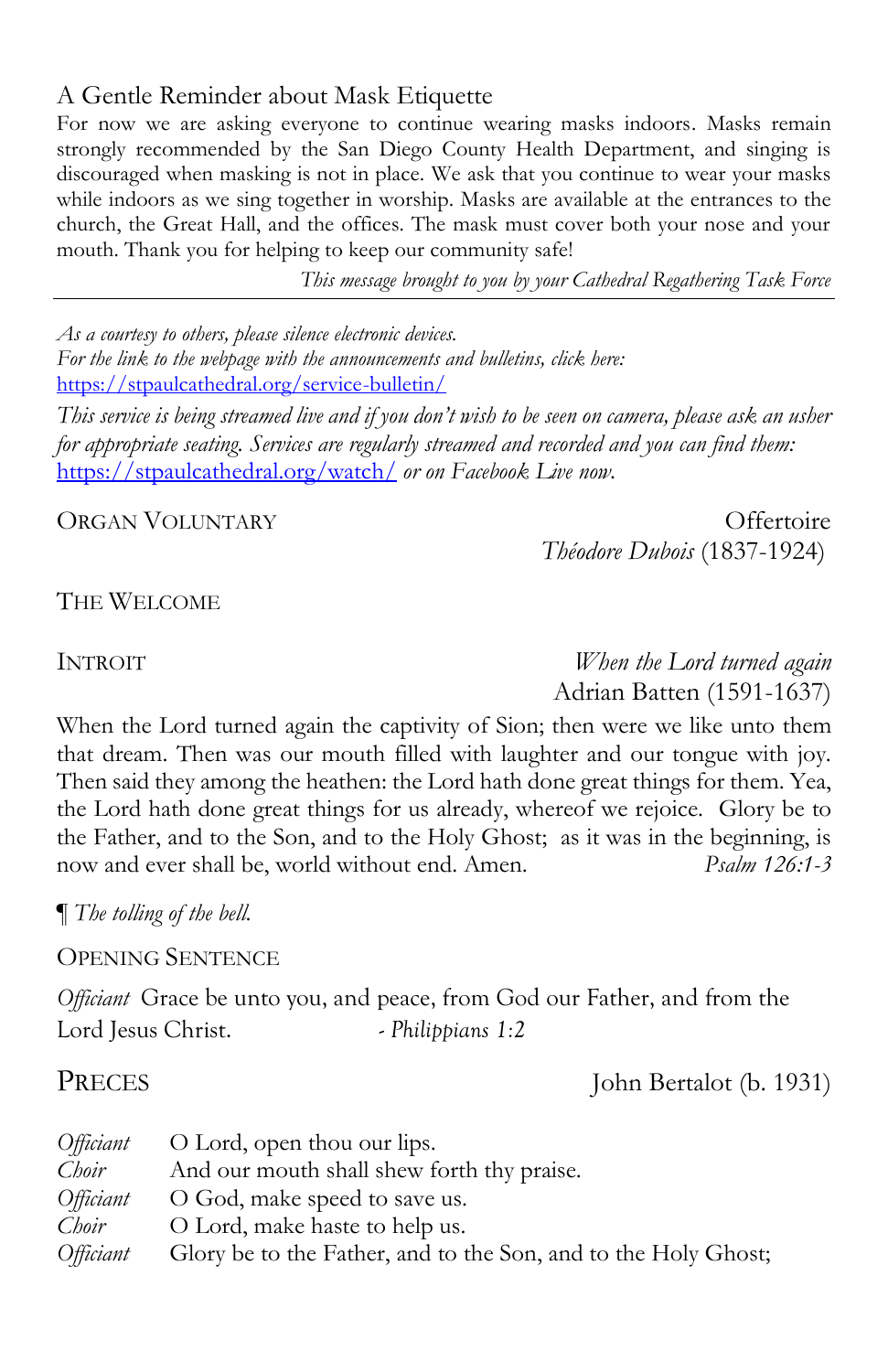*Choir* as it was in the beginning, is now and ever shall be, world without end. Amen.

*Officiant* Praise ye the Lord.

*Choir* The Lord's name be praised.



Words: Paul Gerhardt (1607-1676); tr. Robert Seymour Bridges (1844-1930) and others Music: *O Welt, ich muss dich lassen*, melody att. Heinrich Isaac (1450?-1517); harm. Johann Sebastian Bach (1685-1750)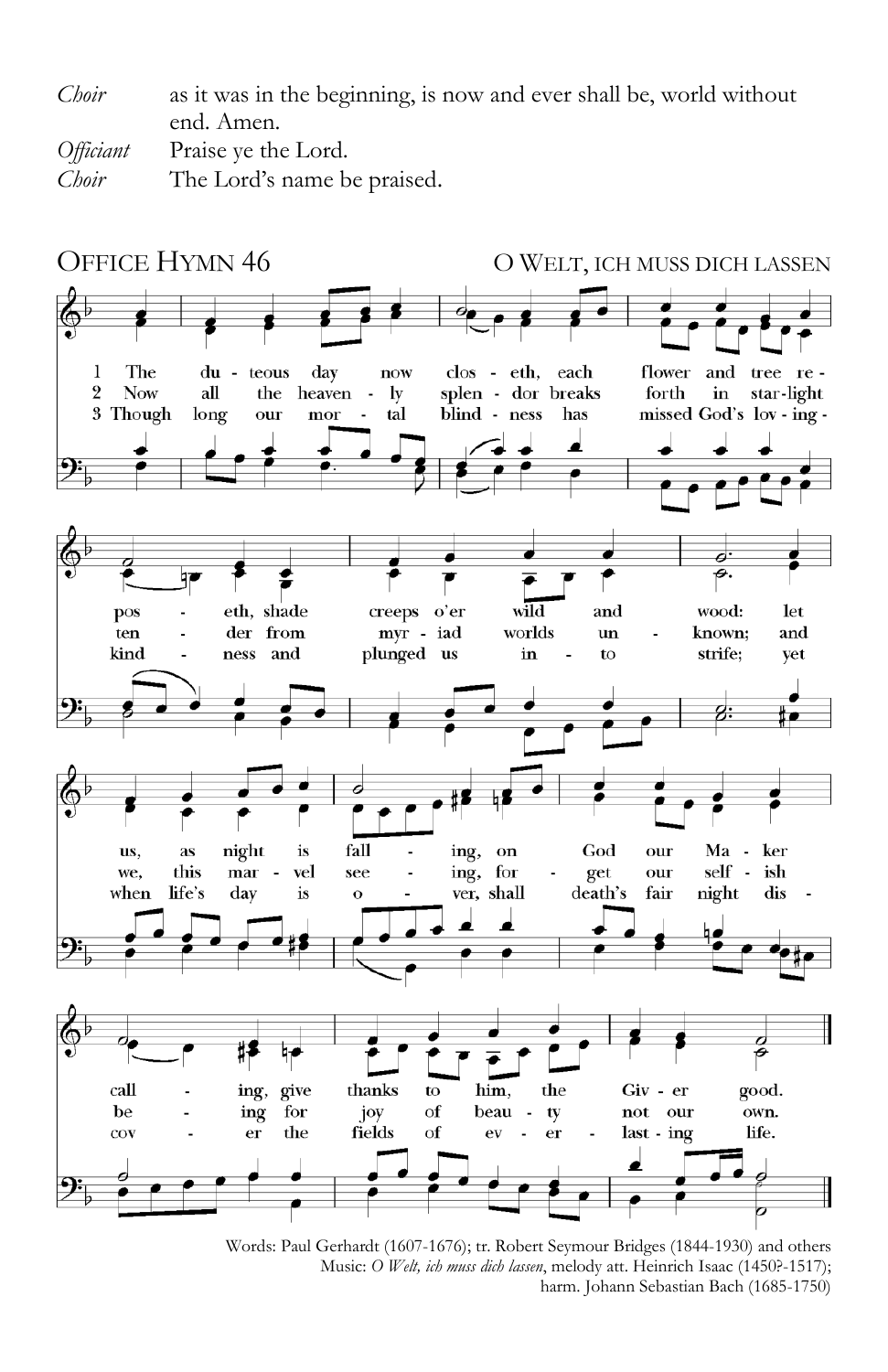I WILL magnify thee, O God, my King; \* and I will praise thy Name for ever and ever.

2 Every day will I give thanks unto thee; \* and praise thy Name for ever and ever.

3 Great is the Lord, and marvellous worthy to be praised; \* there is no end of his greatness.

4 One generation shall praise thy works unto another, \* and shall declare thy power.

5 As for me, I will be talking of thy worship, \* thy glory, thy praise, and wondrous works;

6 So that men shall speak of the might of thy marvellous acts; \* and I will also tell of thy greatness.

7 The memorial of thine abundant kindness shall be showed; \* and men shall sing of thy righteousness.

8 The Lord is gracious and merciful; \* long-suffering, and of great goodness.

9 The Lord is loving unto every man; \* and his mercy is over all his works.

10 All thy works praise thee, O Lord; \* and thy saints give thanks unto thee.

11 They show the glory of thy kingdom, \* and talk of thy power;

12 That thy power, thy glory, and mightiness of thy kingdom, \* might be known unto men.

13 Thy kingdom is an everlasting kingdom, \* and thy dominion endureth throughout all ages.

14 The Lord upholdeth all such as fall, \* and lifteth up all those that are down. 15 The eyes of all wait upon thee, O Lord; \* and thou givest them their meat in due season.

16 Thou openest thine hand, \* and fillest all things living with plenteousness.

17 The Lord is righteous in all his ways, \* and holy in all his works.

18 The Lord is nigh unto all them that call upon him; \* yea, all such as call upon him faithfully.

19 He will fulfil the desire of them that fear him; \* he also will hear their cry, and will help them.

20 The Lord preserveth all them that love him; \* but scattereth abroad all the ungodly.

21 My mouth shall speak the praise of the Lord; \* and let all flesh give thanks unto his holy Name for ever and ever.

Glory be to the Father \* and to the Son and to the Holy Ghost.

As it was in the beginning is now and ever shall be; World without end. Amen.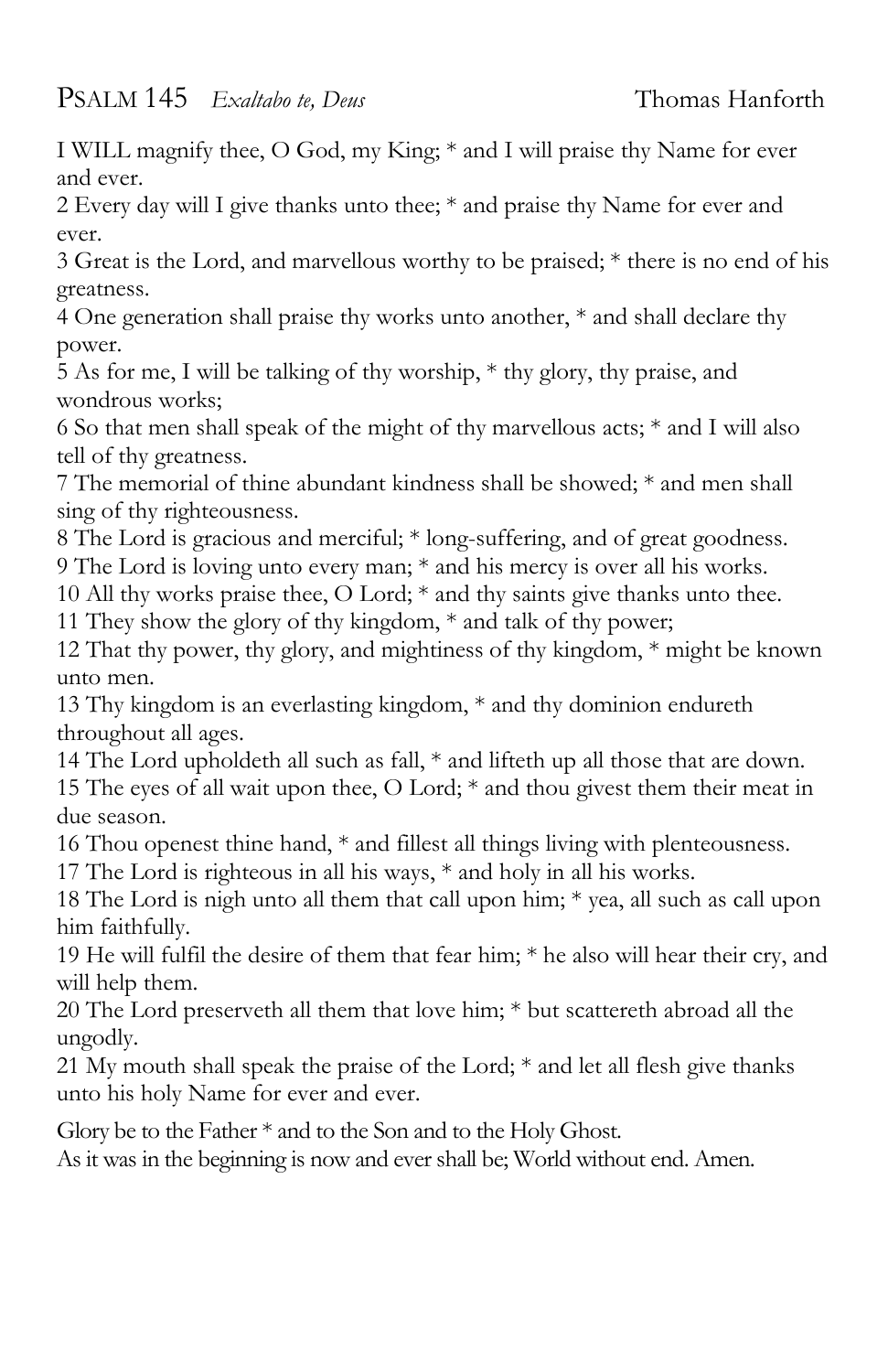#### FIRST READING 1 SAMUEL 10:1-16

## *The first reading is taken from the Hebrew Scriptures.*

*The First Lesson is read, the Reader first saying* A Reading from the First Book of Samuel.

Samuel took a phial of oil and poured it on the head of Saul, and kissed him; he said, "The Lord has anointed you ruler over his people Israel. You shall reign over the people of the Lord and you will save them from the hand of their enemies all around. Now this shall be the sign to you that the Lord has anointed you ruler over his heritage: When you depart from me today you will meet two men by Rachel's tomb in the territory of Benjamin at Zelzah; they will say to you, 'The donkeys that you went to seek are found, and now your father has stopped worrying about them and is worrying about you, saying: What shall I do about my son?' Then you shall go on from there further and come to the oak of Tabor; three men going up to God at Bethel will meet you there, one carrying three kids, another carrying three loaves of bread, and another carrying a skin of wine. They will greet you and give you two loaves of bread, which you shall accept from them. After that you shall come to Gibeath-elohim, at the place where the Philistine garrison is; there, as you come to the town, you will meet a band of prophets coming down from the shrine with harp, tambourine, flute, and lyre playing in front of them; they will be in a prophetic frenzy. Then the spirit of the Lord will possess you, and you will be in a prophetic frenzy along with them and be turned into a different person. Now when these signs meet you, do whatever you see fit to do, for God is with you. And you shall go down to Gilgal ahead of me; then I will come down to you to present burnt-offerings and offer sacrifices of wellbeing. Seven days you shall wait, until I come to you and show you what you shall do."

As he turned away to leave Samuel, God gave him another heart; and all these signs were fulfilled that day. When they were going from there to Gibeah, a band of prophets met him; and the spirit of God possessed him, and he fell into a prophetic frenzy along with them. When all who knew him before saw how he prophesied with the prophets, the people said to one another, "What has come over the son of Kish? Is Saul also among the prophets?" A man of the place answered, "And who is their father?" Therefore it became a proverb, "Is Saul also among the prophets?" When his prophetic frenzy had ended, he went home.

Saul's uncle said to him and to the boy, "Where did you go?" And he replied, "To seek the donkeys; and when we saw they were not to be found, we went to Samuel." Saul's uncle said, "Tell me what Samuel said to you." Saul said to his uncle, "He told us that the donkeys had been found." But about the matter of his kingship, of which Samuel had spoken, he did not tell him anything.

*After each Lesson the Reader may say* Here ends the Reading.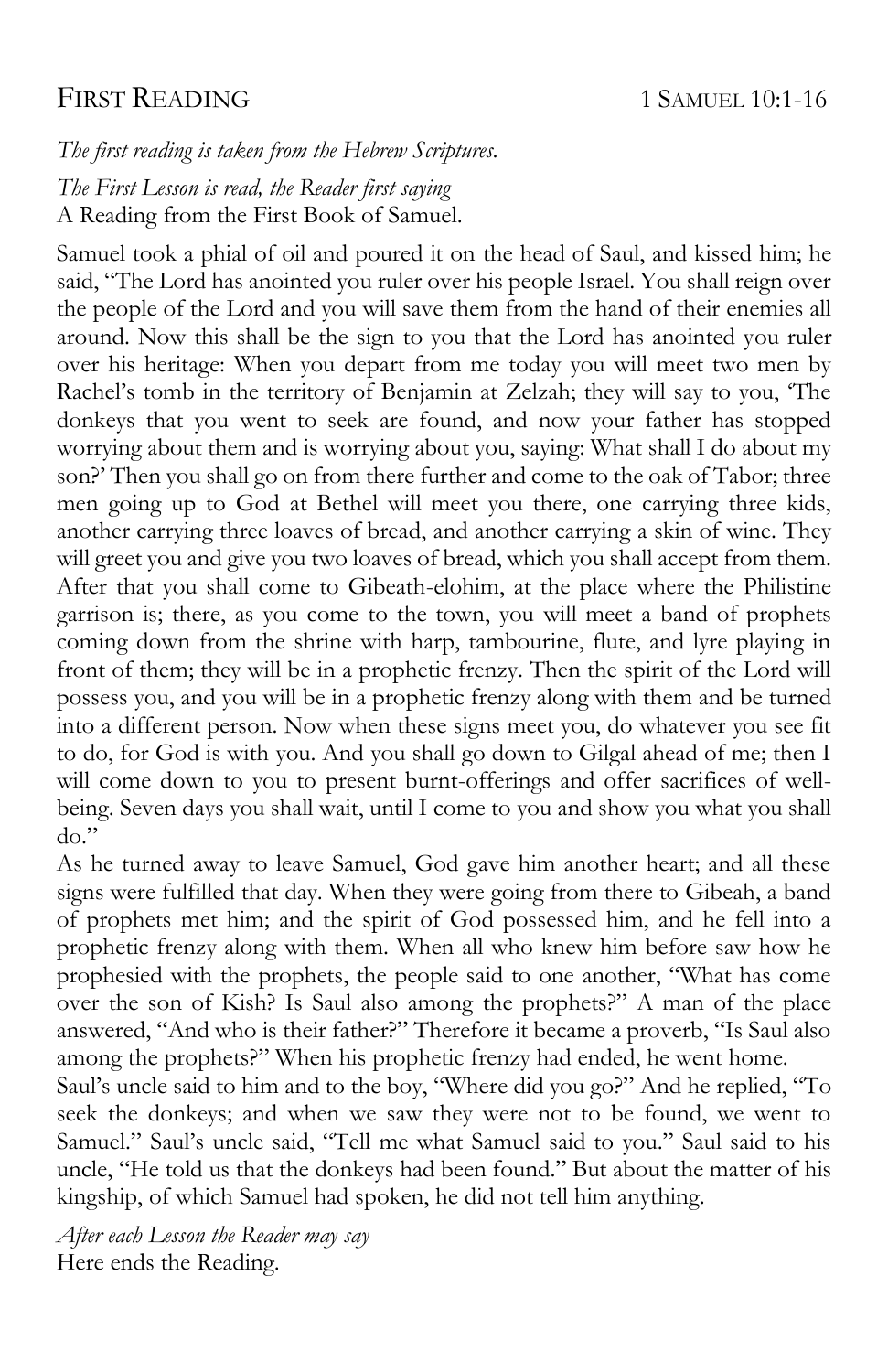MAGNIFICAT *fauxbourdons* Healey Willan (1880-1968)

*The Magnificat is Mary's song (Luke 1:46-55) responding to the declaration that the child she is to bear will fulfill the promises of the Hebrew Scriptures.*

MY SOUL doth magnify the Lord,

and my spirit hath rejoiced in God my Savior.

For he hath regarded the lowliness of his handmaiden.

For behold from henceforth all generations shall call me blessed. For he that is mighty hath magnified me, and holy is his Name. And his mercy is on them that fear him throughout all generations. He hath showed strength with his arm; he hath scattered the proud in the imagination of their hearts.

He hath put down the mighty from their seat, and hath exalted the humble and meek.

He hath filled the hungry with good things, and the rich he hath sent empty away.

He remembering his mercy hath holpen his servant Israel,

as he promised to our forefathers, Abraham and his seed forever.

Glory be to the Father, and to the Son, \* and to the Holy Ghost;

As it was in the beginning, is now, and ever shall be, \* world without end. Amen.

#### SECOND READING ACTS 17:22-34

*The second reading is taken from the New Testament which tells of the life and teaching of Jesus and the witness of the early Church.* 

*The Second Lesson is read, the Reader first saying* A Reading from the Acts of the Apostles.

Then Paul stood in front of the Areopagus and said, "Athenians, I see how extremely religious you are in every way. For as I went through the city and looked carefully at the objects of all your worship, I found among them an altar with the inscription, 'To an unknown god.' What therefore you worship as unknown, this I proclaim to you. The God who made the world and everything in it, he who is Lord of heaven and earth, does not live in shrines made by human hands, nor is he served by human hands, as though he needed anything, since he himself gives to all mortals life and breath and all things. From one ancestor he made all nations to inhabit the whole earth, and he allotted the times of their existence and the boundaries of the places where they would live, so that they would search for God and perhaps grope for him and find him—though indeed he is not far from each one of us. For 'In him we live and move and have our being'; as even some of your own poets have said,

'For we too are his offspring.'

Since we are God's offspring, we ought not to think that the deity is like gold, or silver, or stone, an image formed by the art and imagination of mortals. While God has overlooked the times of human ignorance, now he commands all people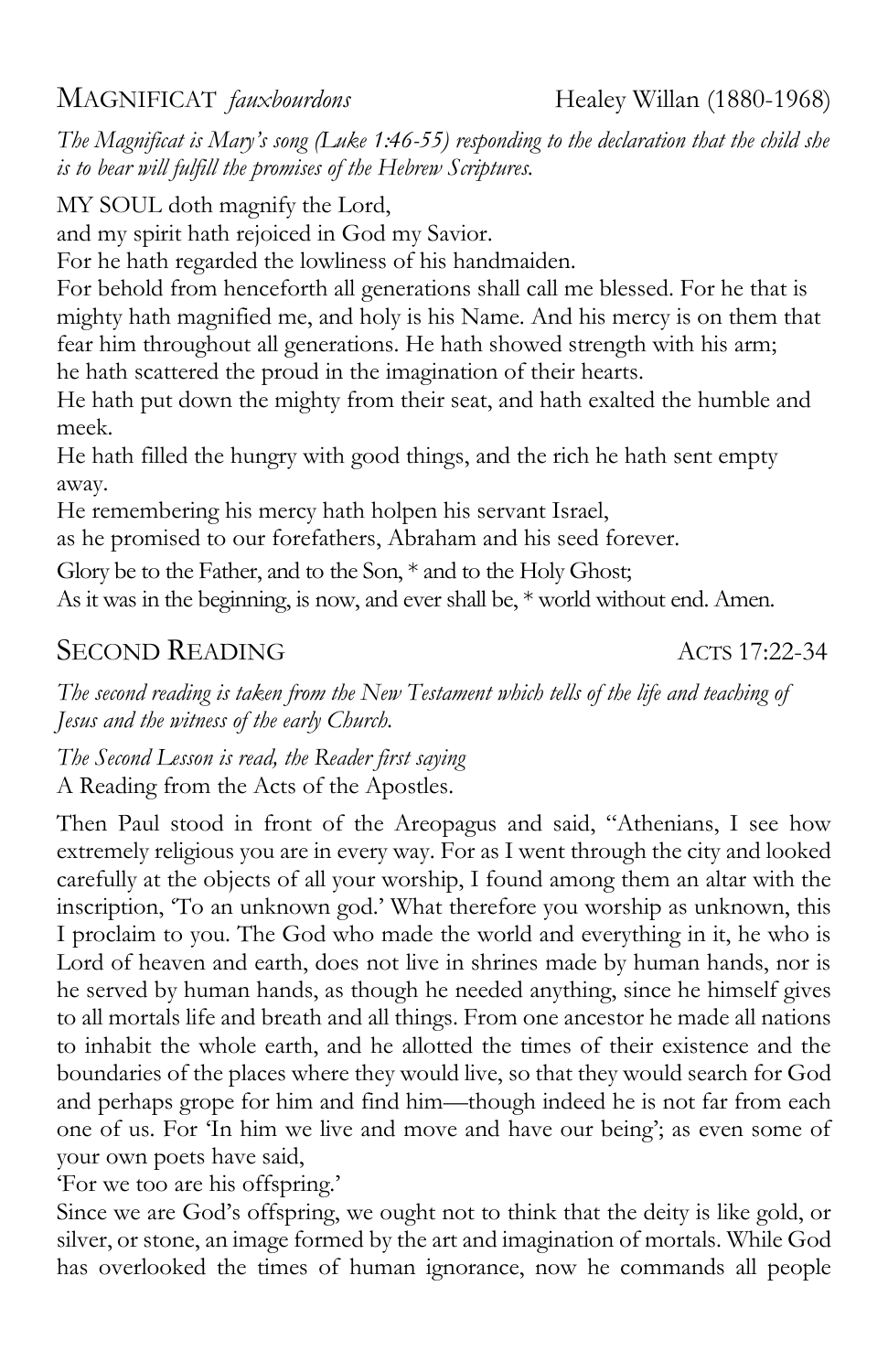everywhere to repent, because he has fixed a day on which he will have the world judged in righteousness by a man whom he has appointed, and of this he has given assurance to all by raising him from the dead."

When they heard of the resurrection of the dead, some scoffed; but others said, "We will hear you again about this." At that point Paul left them. But some of them joined him and became believers, including Dionysius the Areopagite and a woman named Damaris, and others with them.

*The Reader may say* Here ends the Reading.

#### NUNC DIMITTIS *fauxbourdons* Willan

*The Nunc Dimittis is the song of Simeon (Luke 2:29-32) who, before he dies, sees the Infant Jesus and holds him in his arms.*

LORD, now lettest thou thy servant depart in peace, according to thy word. For mine eyes have seen thy salvation,

which thou hast prepared before the face of all people, to be a light to lighten the Gentiles,

and to be the glory of thy people Israel.

Glory be to the Father, and to the Son, \* and to the Holy Ghost; As it was in the beginning, is now, and ever shall be, \* world without end. Amen.

#### THE APOSTLES' CREED *Monotoned by all*

**I believe in God, the Father almighty, maker of heaven and earth; And in Jesus Christ his only Son our Lord; who was conceived by the Holy Ghost, born of the Virgin Mary, suffered under Pontius Pilate, was crucified, dead, and buried. He descended into hell. The third day he rose again from the dead. He ascended into heaven, and sitteth on the right hand of God the Father almighty. From thence he shall come to judge the quick and the dead. I believe in the Holy Ghost, the holy catholic Church, the communion of saints, the forgiveness of sins, the resurrection of the body, and the life everlasting. Amen.**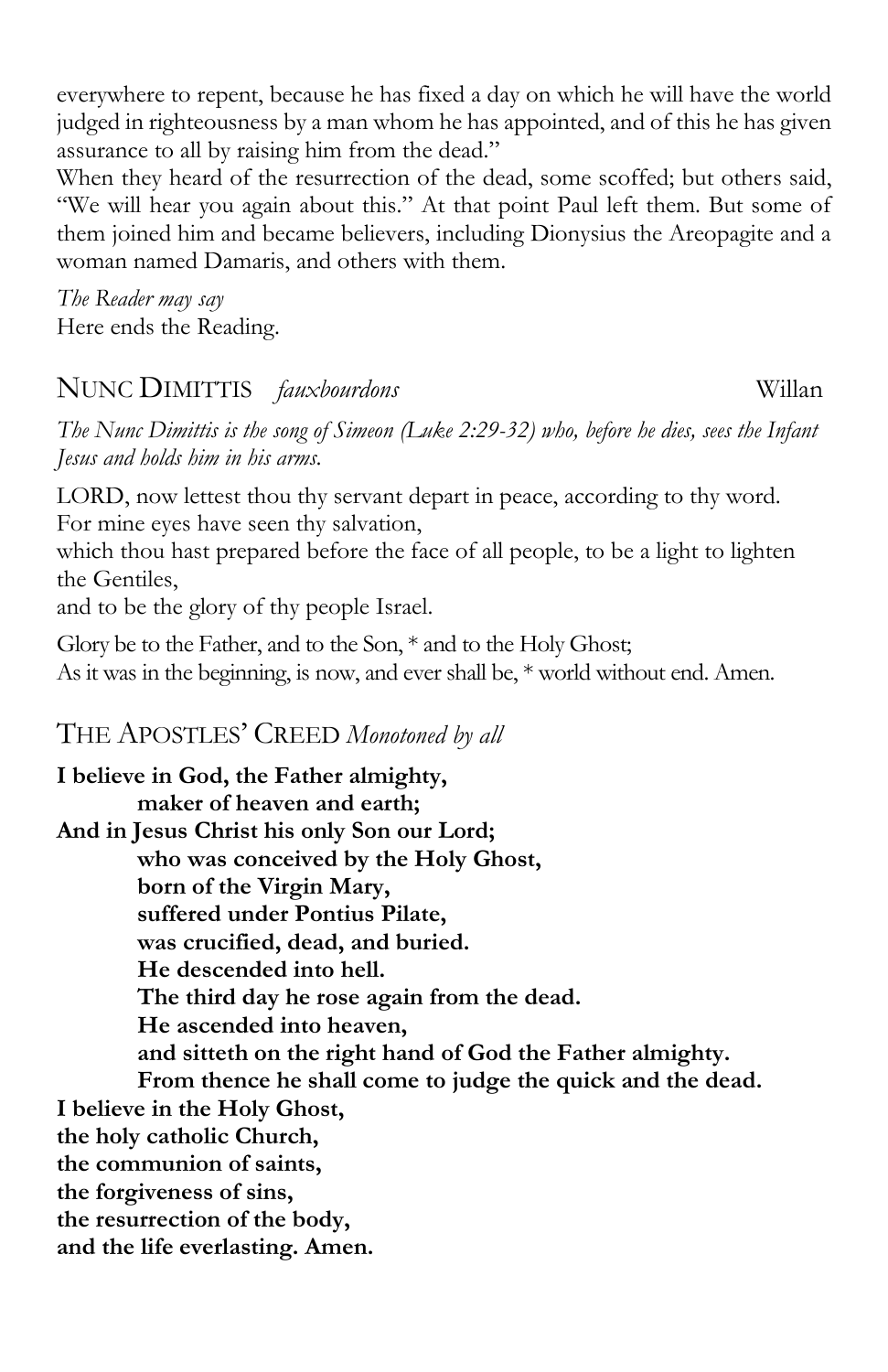#### **SALUTATION**

*Officiant* The Lord be with you. *People* **And with thy spirit.** *Officiant* Let us pray.

#### THE LESSER LITANY Bertalot

Lord, have mercy upon us. Christ, have mercy upon us. Lord, have mercy upon us.

#### THE LORD'S PRAYER *Sung by the Choir*

Our Father, who art in heaven, hallowed be thy Name, thy kingdom come, thy will be done, on earth as it is in heaven. Give us this day our daily bread. And forgive us our trespasses, as we forgive those who trespass against us. And lead us not into temptation, but deliver us from evil. For thine is the kingdom, and the power, and the glory, for ever and ever. Amen.

#### THE SUFFRAGES

| <i>Officiant</i> | O Lord, shew thy mercy upon us.                                  |
|------------------|------------------------------------------------------------------|
| Choir            | And grant us thy salvation.                                      |
| <i>Officiant</i> | O Lord, save the State.                                          |
| Choir            | And mercifully hear us when we call upon thee.                   |
| <i>Officiant</i> | Endue thy ministers with righteousness.                          |
| Choir            | And make thy chosen people joyful.                               |
| <i>Officiant</i> | O Lord, save thy people.                                         |
| Choir            | And bless thine inheritance.                                     |
| <i>Officiant</i> | Give peace in our time, O Lord.                                  |
| Choir            | Because there is none other that fighteth for us, but only thou, |
|                  | O God.                                                           |
| <i>Officiant</i> | O God, make clean our hearts within us.                          |
| Choir            | And take not thy Holy Spirit from us.                            |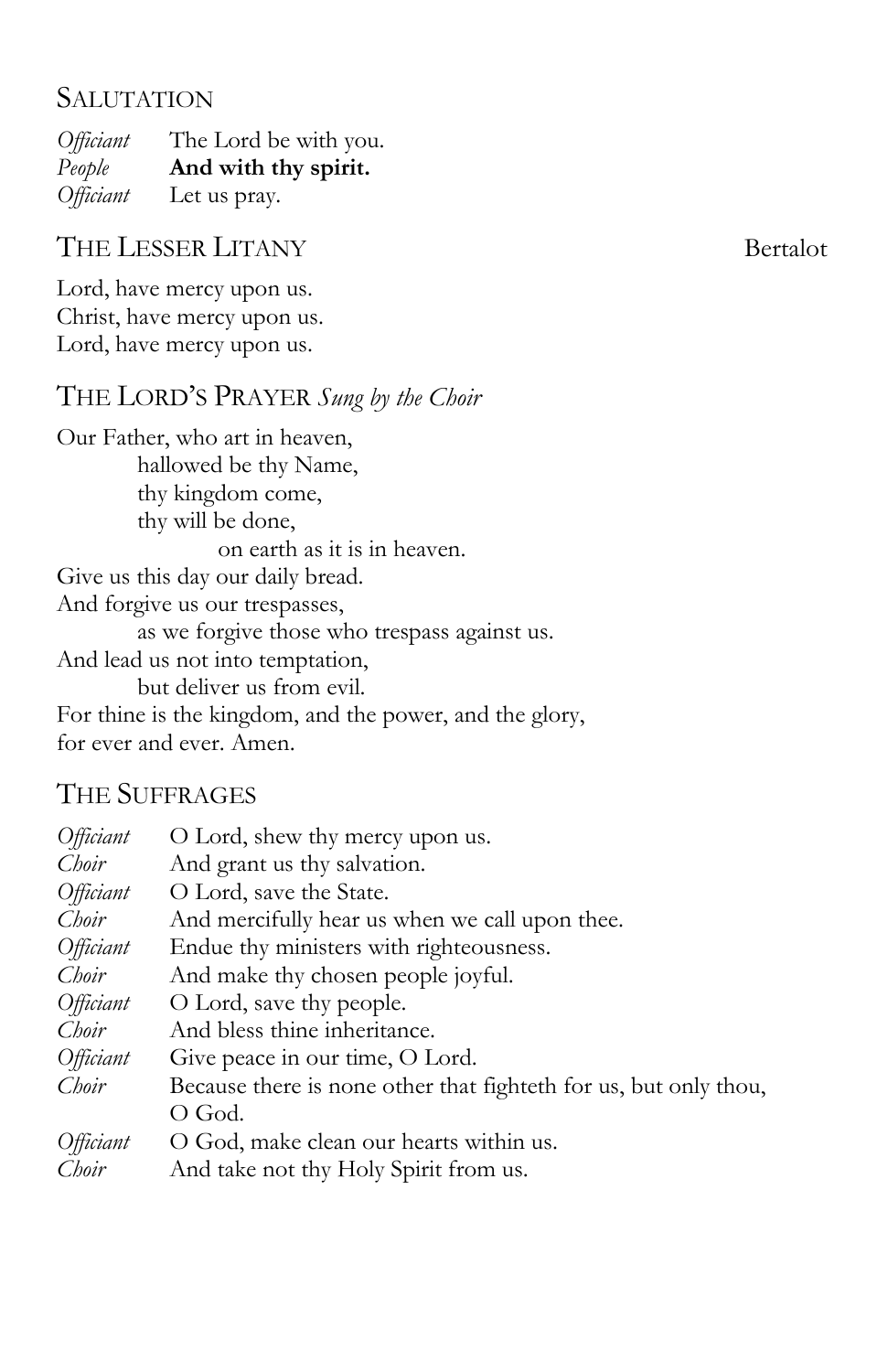### THE COLLECTS

#### THE COLLECT FOR THE SIXTH SUNDAY AFTER PENTECOST

O ALMIGHTY GOD, who hast built thy Church upon the foundation of the apostles and prophets, Jesus Christ himself being the chief cornerstone: Grant us so to be joined together in unity of spirit by their doctrine, that we may be made an holy temple acceptable unto thee; through the same Jesus Christ our Lord, who liveth and reigneth with thee and the Holy Spirit, one God, for ever and ever. Amen.

#### A COLLECT FOR PEACE

O GOD from whom all holy desires, all good counsels, and all just works do proceed: Give unto thy servants that peace which the world cannot give, that our hearts may be set to obey thy commandments, and also that by thee, we, being defended from the fear of all enemies, may pass our time in rest and quietness; through the merits of Jesus Christ our Savior. Amen.

#### A COLLECT FOR MISSION

KEEP WATCH, DEAR LORD, with those who work, or watch, or weep this night, and give thine angels charge over those who sleep. Tend the sick, Lord Christ; give rest to the weary, bless the dying, soothe the suffering, pity the afflicted, shield the joyous; and all for thy love's sake. Amen.

*Offerings at Evensong directly support ministries at the Cathedral. See back page.*

#### AT THE OFFERING, Anthem *Lord, thou hast been our refuge*

Ralph Vaughan Williams (1872-1958)

Lord, Thou hast been our refuge from one generation to another. Before the mountains were brought forth, or ever the earth and the world were made, Thou art God from everlasting and world without end. Thou turnest man to destruction; again Thou sayest, Come again ye children of men. For a thousand years in Thy sight are but as yesterday, seeing that is past as a watch in the night. As soon as Thou scatterest them They are even as a sleep and fade away suddenly like the grass. In the morning it is green and groweth up, but in the evening it is cut down, dried up and withered. For we consume away in Thy displeasure, and are afraid at Thy wrathful indignation. For when Thou art angry all our days are gone; we bring our years to an end as a tale that is told. The years of our age are three score years and ten, and though men be so strong that they come to fourscore years, yet is their strength but labour and sorrow; so passeth it away and we are gone. Turn Thee again, O Lord, at the last. Be gracious unto Thy servants. O satisfy us with Thy mercy and that soon. So shall we rejoice and be glad all the days of our life. Lord, Thou hast been our refuge from one generation to another Before the mountains were brought forth, or ever the earth and the world were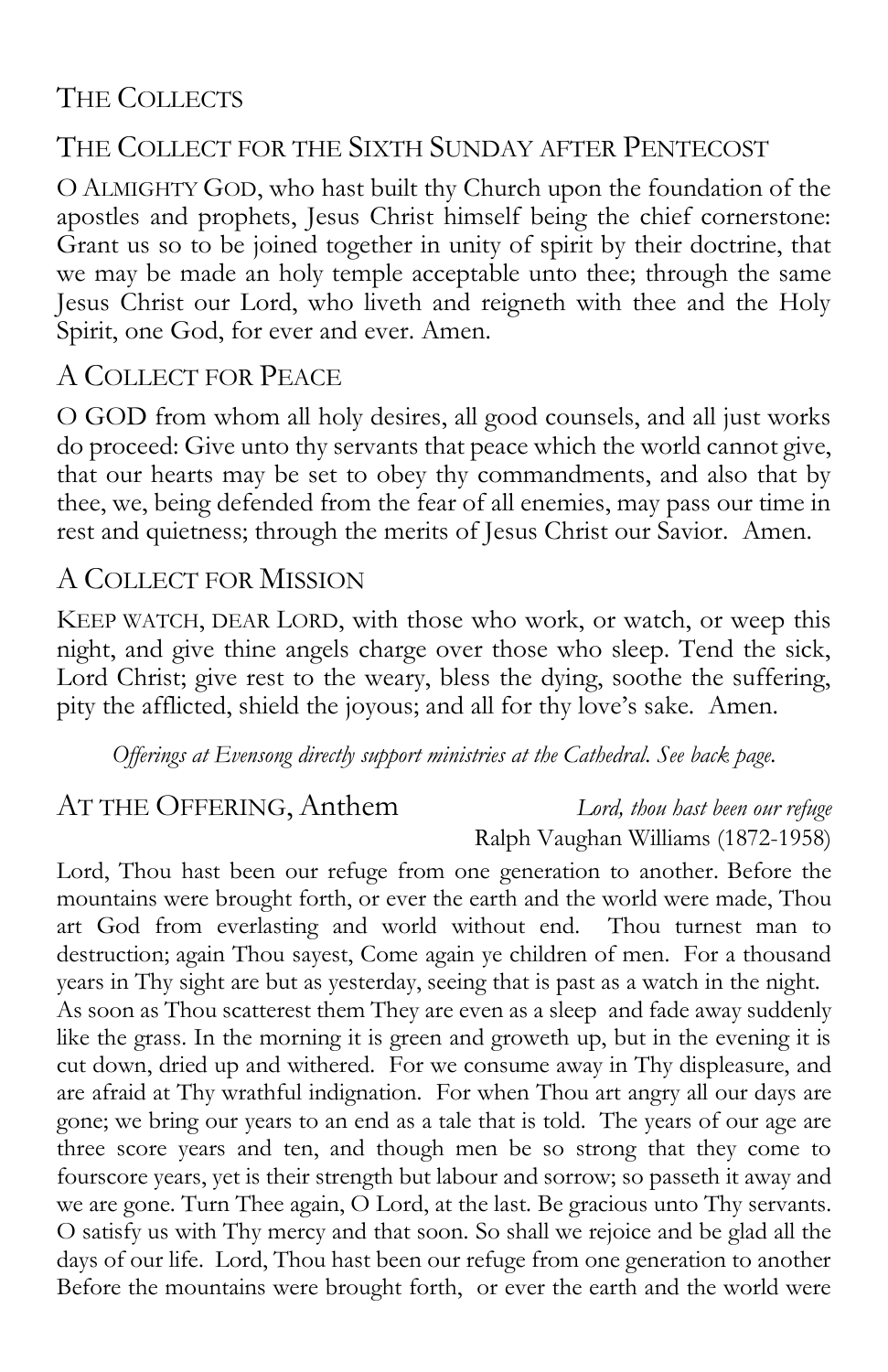made, Thou art God from everlasting and world without end. And the glorious Majesty of the Lord be upon us. Prosper Thou, O prosper Thou the work of our hands, O prosper Thou our handy work.

*Text: Psalm 90, para. Isaac Watts (1674-1748)*

#### CLOSING PRAYERS

O LORD JESUS CHRIST, you who became poor for our sake, that we might be made rich through thy poverty: Continue to guide and sanctify, we pray, the Society of St. Paul and those whom thou callest to follow thee under the vows of poverty, chastity, and obedience, that by their prayer and service they may enrich thy Church, and by their life and worship may glorify thy Name; for thou reignest with the Father and the Holy Ghost, one God, now and for ever. **Amen.**

WE THANK THEE ALMIGHTY GOD, for the torch of liberty in this land which has drawn people from every nation, for the faith we have inherited in all its rich variety. Renew us and help us, O Lord, to finish the good work here begun. Strengthen our efforts to blot out ignorance, hatred, and prejudice, and to abolish poverty and corruption; and hasten the day when all our people, with many voices in one united chorus, will further righteousness and glorify thy holy Name. **Amen.**

DISMISSAL The grace  $\mathbb F$  of our Lord Jesus Christ, and the love of God, and the fellowship of the Holy Ghost, be with us all evermore. **Amen.**

|                               | <b>HYMN 582</b>                       | SANCTA CIVITAS                                                                                                                                                                                                                                                                                                                                              |
|-------------------------------|---------------------------------------|-------------------------------------------------------------------------------------------------------------------------------------------------------------------------------------------------------------------------------------------------------------------------------------------------------------------------------------------------------------|
|                               |                                       | o.                                                                                                                                                                                                                                                                                                                                                          |
| 1<br>$\overline{2}$<br>3<br>4 | О<br>$\Omega$<br>Give<br>Al<br>$\sim$ | ho - ly<br>of John, where<br>$ci - ty$ ,<br>Christ, the<br>Lamb, doth<br>reign,<br>seen<br>con-tent while<br>shame to us who<br>lust<br>and<br>greed for<br>gain<br>rest.<br>us, O God, the<br>strength to build the<br>that hath<br>ci -<br>stood<br>ty<br>mind of God that<br>fair:<br>rea-dy in the<br>ris - eth<br>ci<br>tv<br>$\overline{\phantom{a}}$ |
|                               |                                       |                                                                                                                                                                                                                                                                                                                                                             |
|                               | with<br>in<br>too<br>lo,              | - in whose four-square walls shall come no<br>night, nor need, nor<br>pain,<br>street and shop and ten - e - ment wring<br>gold from hu - man pain,<br>dream, whose laws are love, whose<br>crown is ser - vant-hood,<br>long<br>a<br>splen - dor chal-leng - es the<br>souls that great - ly dare-<br>its<br>how                                           |
|                               |                                       |                                                                                                                                                                                                                                                                                                                                                             |
|                               | and<br>and<br>and<br>yea,             | where the tears are wiped from eyes that<br>shall<br>not weep<br>a - gain!<br>bit - ter lips in blind de-spair cry,<br>"Christ hath died<br>in vain!"<br>where the sun that shin - eth is God's<br>for<br>hu<br>grace<br>man good.<br>$\overline{\phantom{a}}$<br>build<br>bids us seize the whole of life and<br>glo<br>ry there.<br>its                   |

Words: Walter Russell Bowie (1892-1969), alt. Music: *Sancta Civitas*, Herbert Howells (1892-1983)